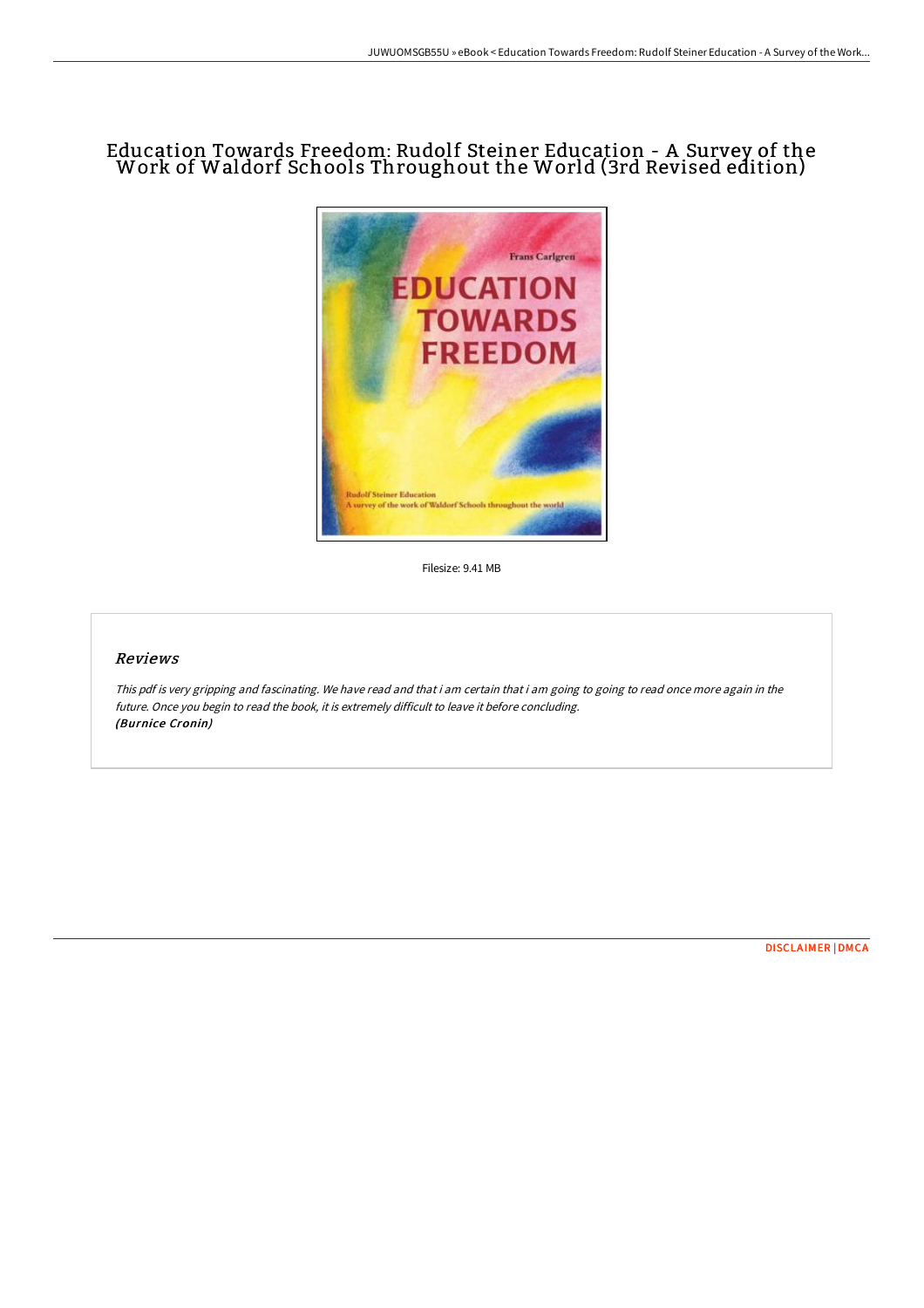### EDUCATION TOWARDS FREEDOM: RUDOLF STEINER EDUCATION - A SURVEY OF THE WORK OF WALDORF SCHOOLS THROUGHOUT THE WORLD (3RD REVISED EDITION)



To get Education Towards Freedom: Rudolf Steiner Education - A Survey of the Work of Waldorf Schools Throughout the World (3rd Revised edition) PDF, make sure you follow the button under and download the file or get access to additional information that are related to EDUCATION TOWARDS FREEDOM: RUDOLF STEINER EDUCATION - A SURVEY OF THE WORK OF WALDORF SCHOOLS THROUGHOUT THE WORLD (3RD REVISED EDITION) book.

Floris Books. Paperback. Book Condition: new. BRAND NEW, Education Towards Freedom: Rudolf Steiner Education - A Survey of the Work of Waldorf Schools Throughout the World (3rd Revised edition), Frans Carlgren, Brien Masters, Christopher Clouder, Joan Rudel, Siegfried Rudel, "Education Towards Freedom" was first published in 1976, and since then has sold over ten thousand copies in English. When it appeared, there were around 100 Steiner-Waldorf schools throughout the world; now there are almost 1000 schools worldwide, as well as many separate playgroups and kindergartens. During this time, Steiner-Waldorf education has become increasingly known in the mainstream, and increasingly valued for its alternative approaches to children's learning and development. The great breadth and richness of the approach is what has attracted so many parents to its schools and books like "Education Towards Freedom" have helped them make the informed choice to take a different route for their children.The book covers all aspects of Steiner-Waldorf education and divides it into the pre-school years, the first eight years (starting about age seven), and the last four years (from 14 to 18). There are also sections on the rhythm of the day, specific subjects, the use of textbooks, and school in the modern world.

h Read Education Towards Freedom: Rudolf Steiner Education - A Survey of the Work of Waldorf Schools [Throughout](http://techno-pub.tech/education-towards-freedom-rudolf-steiner-educati.html) the World (3rd Revised edition) Online

**D** Download PDF Education Towards Freedom: Rudolf Steiner Education - A Survey of the Work of Waldorf Schools [Throughout](http://techno-pub.tech/education-towards-freedom-rudolf-steiner-educati.html) the World (3rd Revised edition)